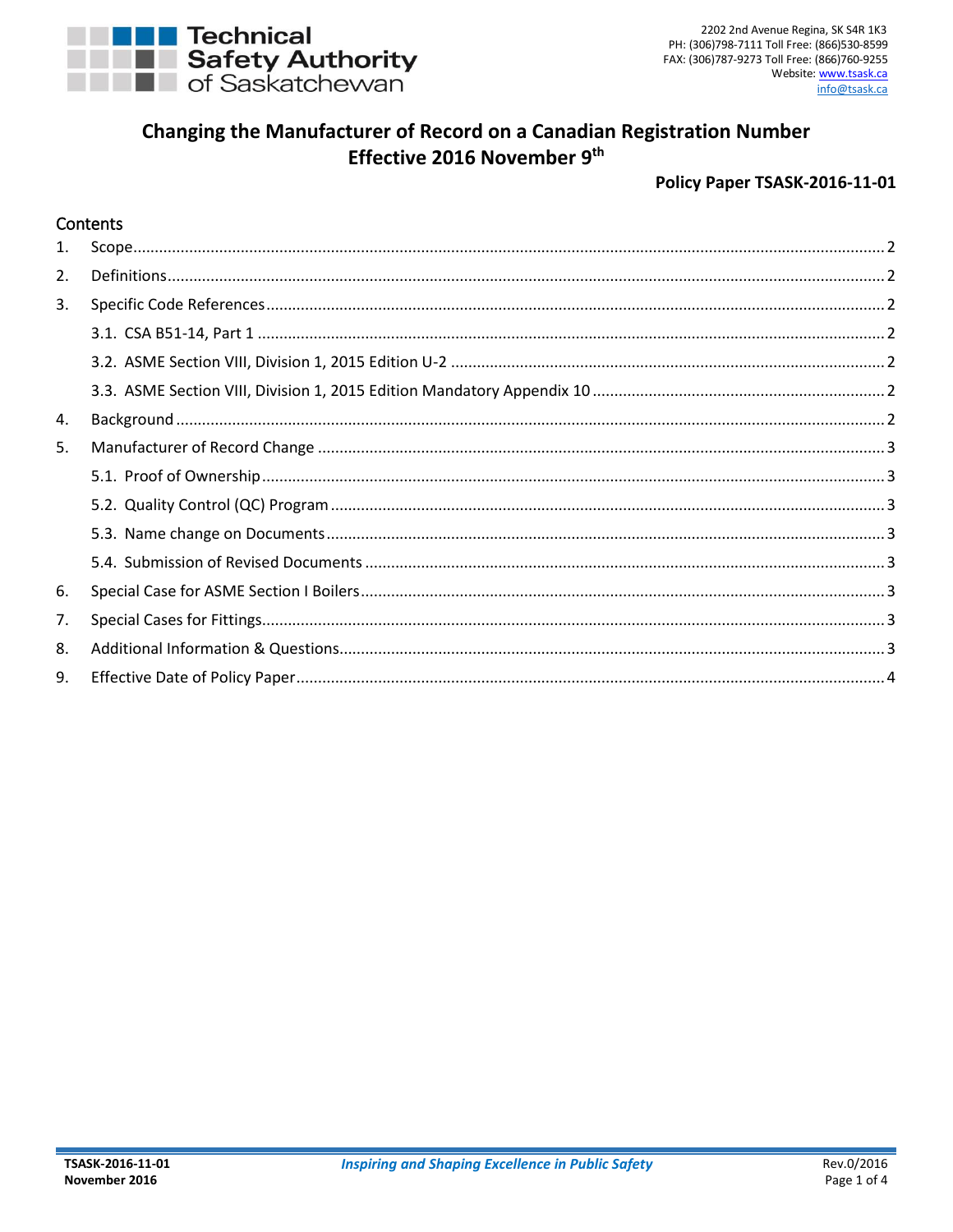

# <span id="page-1-0"></span>**1. Scope**

This policy paper outlines TSASK's position on changing the manufacturer of record on a Canadian Registration Number (CRN). This policy paper applies to situations where the manufacturer of record:

- undergoes a name change (ie. Company XYZ Limited becomes Company XYZ Inc.); and/or
- is acquired by a new organization.

# <span id="page-1-1"></span>**2. Definitions**

The following definitions are taken from CSA B51-14 Part 1:

- **Canadian Registration Number (CRN)** a registration number, allotted by a provincial regulatory authority, that allows a boiler, pressure vessel, or fitting to be used in the province.
- **Design** calculations, drawings, specifications, specimens, models, etc.
- **Manufacturer** the company or person that manufacturers, completely or in part, a boiler, pressure vessel, fitting, fired-heater pressure coil, or piping. The manufacturer completes the product and is responsible for the end product.

# <span id="page-1-3"></span><span id="page-1-2"></span>**3. Specific Code References**

# *3.1. CSA B51-14, Part 1*

Section 4 – General Requirements

4.1.6 The registration of a design shall not relieve the manufacturer of the responsibility for the design or construction of a boiler, pressure vessel, fitting, fired-heater pressure coil, or piping in accordance with the applicable Act, codes, and standards.

### <span id="page-1-4"></span>*3.2. ASME Section VIII, Division 1, 2015 Edition U-2*

U-2(b)1 The Manufacturer of any vessel or part to be marked with the Certification Mark has the responsibility of complying with all of the applicable requirements of this Division and, through proper certification, of assuring that all work done by others complies. The vessel Manufacturer or, when applicable, the part Manufacturer is responsible for the preparation and accuracy of design calculations to show compliance with the rules of this Division, and his signature on the Manufacturer's Data Report Form shall be considered as certification that this has been done.

### <span id="page-1-5"></span>*3.3. ASME Section VIII, Division 1, 2015 Edition Mandatory Appendix 10*

### Mandatory Appendix 10 – Quality Control System

10-1 The Manufacturer or Assembler shall have and maintain a quality control system which will establish that all Code requirements, including material, design, fabrication, examination (by the Manufacturer or Assembler), and for vessels and vessel parts, inspection (by the Authorized Inspector), will be met.

### <span id="page-1-6"></span>**4. Background**

TSASK issues CRNs in the name of a particular manufacturer. The manufacturer then becomes the manufacturer of record for the CRN and takes full responsibility for the design and ensures that every vessel or boiler is strictly constructed in accordance with the registered design. The registered design drawing with revision level shall be specified on the Manufacturer's Data Report in the space provided beside the CRN.

When designers or engineering firms apply for a CRN, the manufacturer's name and a copy of their quality control program Certificate of Registration is provided. When more than one manufacturer is specified, separate CRNs shall be issued to each manufacturer.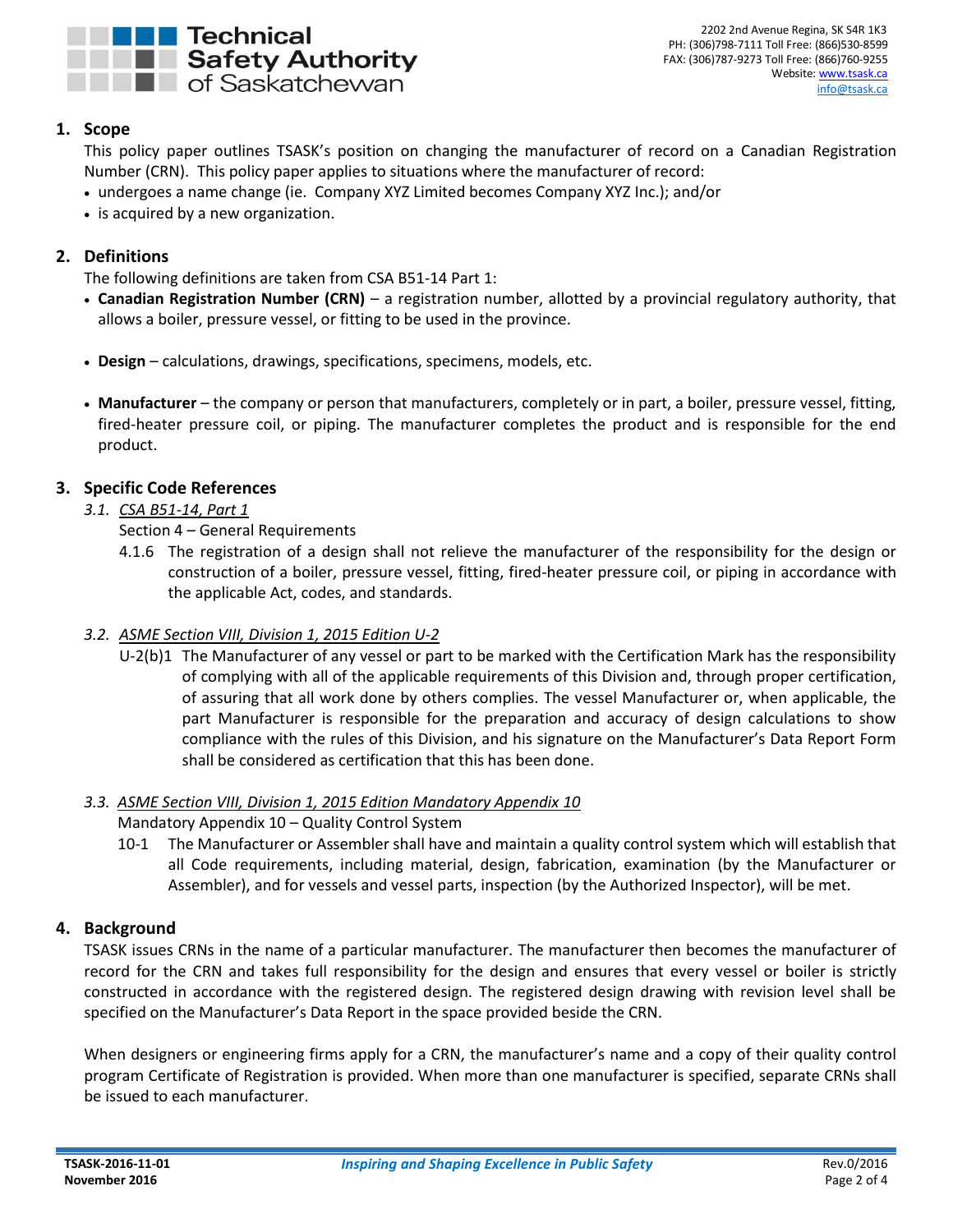

# <span id="page-2-0"></span>**5. Manufacturer of Record Change**

Manufacturers may maintain effective operational control of CRNs, design drawings and design calculations under a different name and/or different ownership structure.

When the manufacturer of record changes, the CRNs, design drawings and design calculations may transfer to the new manufacturer provided the following requirements are met.

#### <span id="page-2-1"></span>*5.1. Proof of Ownership*

A letter shall be submitted to Codes & Standards Compliance explaining the manufacturer of record change. In the letter, the manufacturer shall clearly take responsibility for the design, design drawings and design calculations.

#### <span id="page-2-2"></span>*5.2. Quality Control (QC) Program*

The new manufacturer's QC Program shall acknowledge the original source of the design, design drawings and design calculations. The new manufacturer shall ensure that their registered QC Program is suitable for the intended manufacturing activities of the registered design(s).

#### <span id="page-2-3"></span>*5.3. Name change on Documents*

The design drawings and design calculations shall be revised to reflect the name of the new manufacturer. Where the design is proven by proof tests (e.g. cast sectional boilers or any pressure part), the proof test records shall not be modified. Please refer to applicable code section (e.g. UG-101(a)4 for pressure vessels or parts thereof).

#### <span id="page-2-4"></span>*5.4. Submission of Revised Documents*

The new manufacturer shall submit copies of all revised design drawings and designs calculations to Codes & Standards Compliance for the purpose of a CRN file update. TSASK demand service protocols shall apply.

### <span id="page-2-5"></span>**6. Special Case for ASME Section I Boilers**

Per Paragraph PG-104.1 (Note 1), an Engineering Contractor organization with or without fabricating facilities may be deemed the manufacturer and so able to apply and obtain a CRN in its name.

#### <span id="page-2-6"></span>**7. Special Cases for Fittings**

Clause 4.2.5 of CSA B51-14 allows organizations other than the manufacturer to take responsibility for designs and obtain design registration. The manufacturer(s) shall be identified at the time of design registration and proof of their Quality Control Program(s) provided. Addition or removal of manufacturer(s) from the CRN file shall be treated as in 5.4.

### <span id="page-2-7"></span>**8. Additional Information & Questions**

If possible, applicants should contact their Design Reviewer directly with questions. Be sure to include the TSASK reference number or provide enough detail that the Design Reviewer will know which CRN registration is being referenced.

For all other design inquiries, please contact TSASK Codes & Standards Compliance:

- By email at [CodesandStandards@tsask.ca;](mailto:CodesandStandards@tsask.ca)
- By phone at either (306) 787-4567 (Regina) or Toll Free (866) 530-8599. Please ask to speak to either a TSASK Design Reviewer or the Manager, Codes & Standards Compliance; or
- Visit the TSASK website at [www.tsask.ca](http://www.tsask.ca/) for more information.